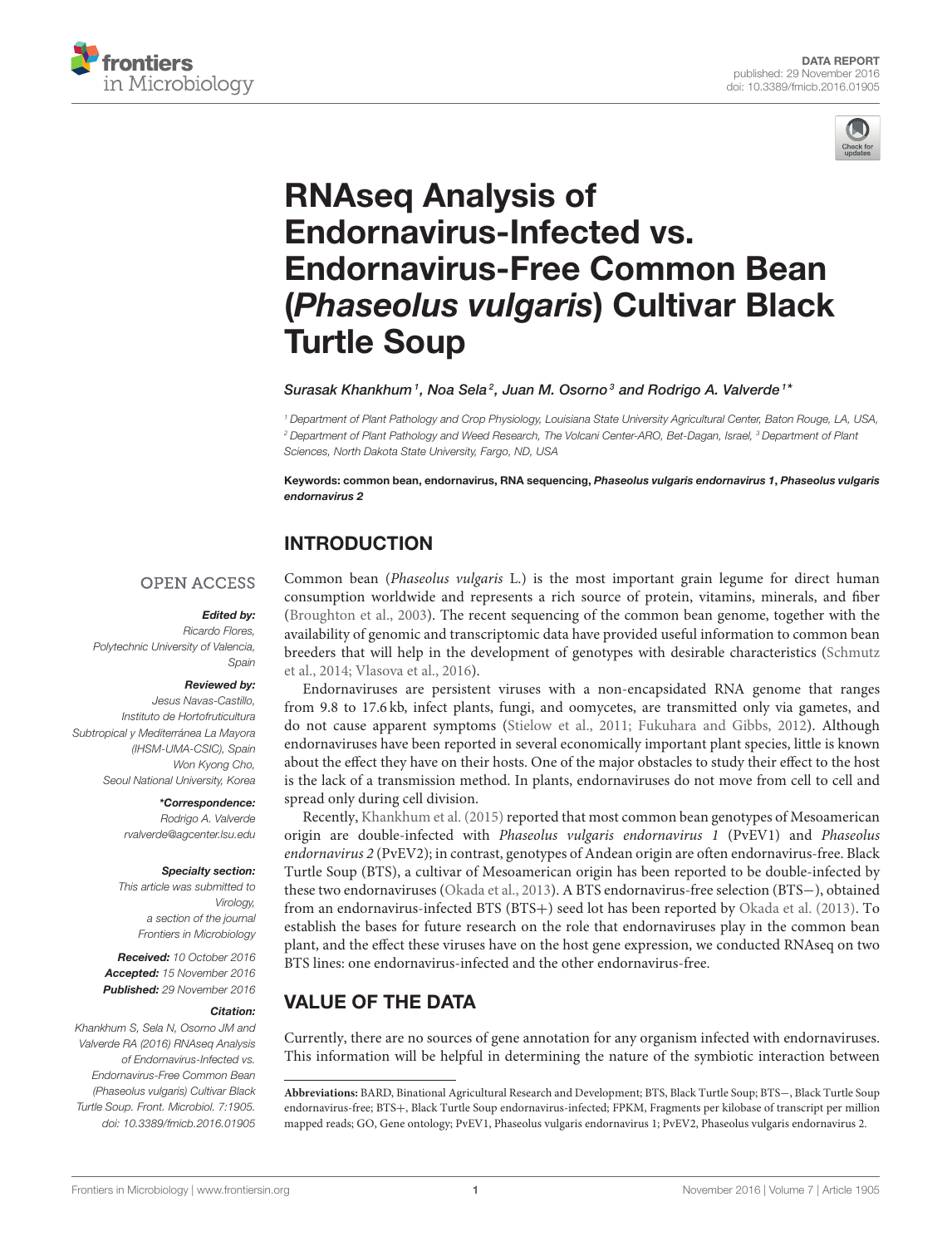endornaviruses and their host; more specifically between Mesoamerican common bean and PvEV1 and PvEV2.

These data may help to identify relevant genes in common bean that are differentially expressed under endornavirus infections.

# MATERIALS AND METHODS

# Library Preparation and Transcriptome **Sequencing**

Seeds from the BTS− selection and seeds from a BTS+ plant obtained in previous investigations [\(Okada et al., 2013\)](#page-3-3) were increased at least three generations by self-pollination. Crosses using the BTS+ selection as male and the BTS− as female were conducted in the greenhouse facilities of the Department of Plant Sciences, North Dakota State University, Fargo, ND. From the  $F_1$  generation, a plant double-infected with PvEV1 and PvEV2 designated BTS+ 3 was selected and increased two generations. The original BTS− line was increased two generations and designated BTS− 4. For the detection of the two viruses in the plants selected for the RNAseq, we used two methods reported in previous investigations, electrophoretic analysis of extracted viral dsRNA and RT-PCR using specific

primers for each virus [\(Khankhum et al., 2015,](#page-2-2) [2016\)](#page-2-3). Seeds of each line were planted under controlled temperature (25◦C) and light (16 h photoperiod) conditions. Three weeks after planting, 100 mg of leaf tissue (trifoliate leaves) was collected, placed in a 1.5 ml nuclease-free microcentrifuge tube, and immediately submerged in liquid nitrogen. Samples were kept at −70◦C until ready for RNA extraction. Total RNA was extracted following the extraction procedure of the Spectrum<sup>TM</sup> Plant Total RNA Kit (Sigma-Aldrich, St. Louis, MO). Collected leaf tissues were ground in liquid nitrogen using a micro-pestle. To eliminate residual DNA contamination, the RNA was DNase treated using the On-Spin Column DNase I Kit (MO BIO Laboratory, Inc., Carlsbad, CA) following the manufacturers' directions. Total RNA was eluted out from the column using nuclease-free water. The quantity and quality of the RNA was determined using an Agilent 2100 Bioanalyzer (Agilent Technologies, Santa Clara, CA). Samples were placed in RNAstable® (Biomatrica Inc., San Diego, CA) tubes and shipped for sequencing. RNA sequencing was conducted by SeqMatic (SeqMatic, Fremont, CA). A total of six RNA libraries, three from individual plants of BTS− 4 and three from individual plants of BTS+ 3, were prepared using Illumina TruSeq Stranded Total RNA Library Prep Kit (Illumina, Diego, CA) and sequenced using the Illumina Hiseq2500 platform to generating 50 bp single-end reads.

<span id="page-1-0"></span>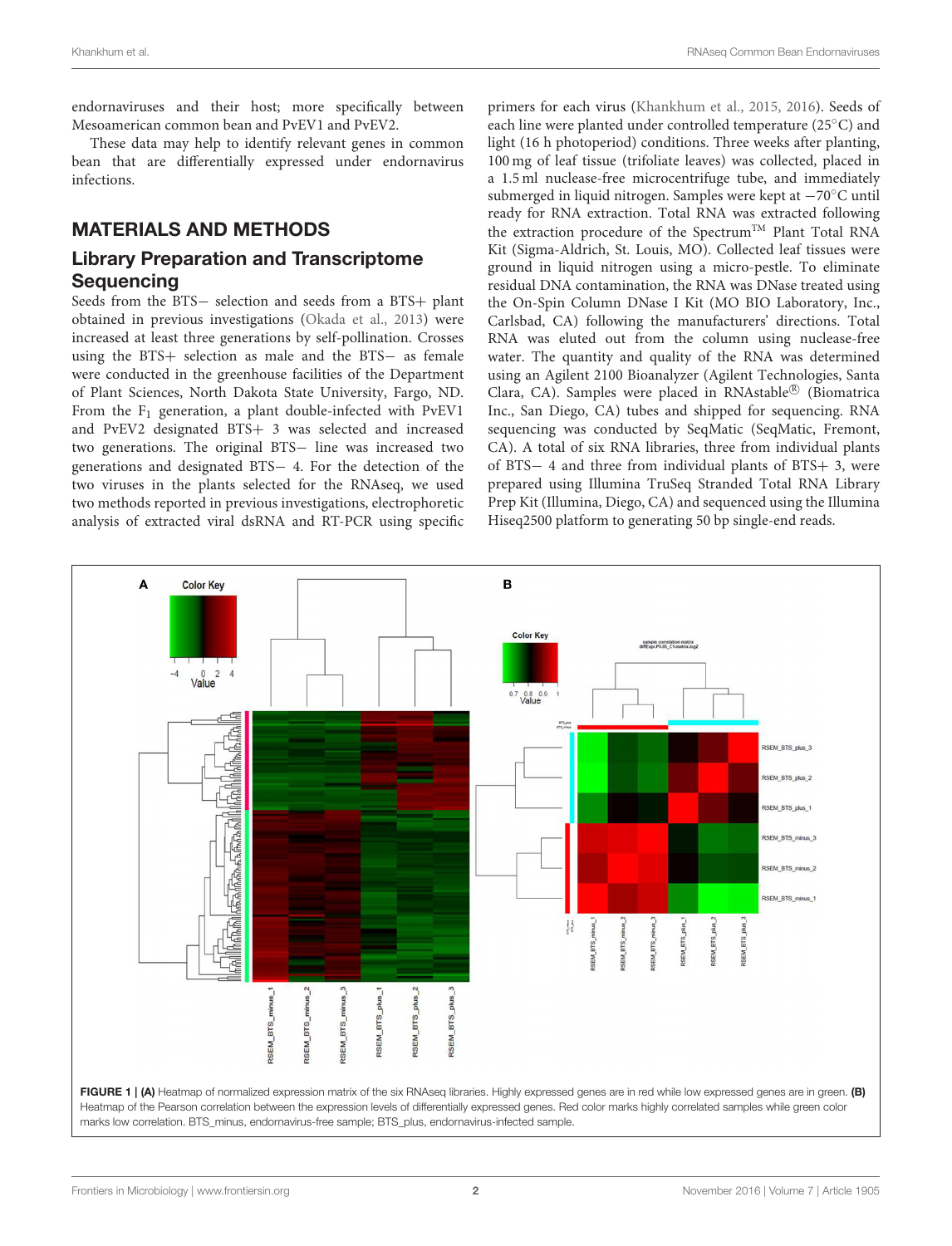### Bioinformatics Analysis

The reference genome of common bean (P. vulgaris) version 1.0 [\(Schmutz et al., 2014\)](#page-3-0) was downloaded from the Phytozome website [\(Goodstein et al., 2012\)](#page-2-4). Six RNAseq libraries of BTS common bean, three double-infected with PvEV1 and PvEV2 and three endornavirus-free were mapped to the reference genome using bowtie software (Langmead and Salzberg, [2012\)](#page-2-5). Quantification of the transcript expression was conducted using RSEM method (RNA-Seq by Expectation Maximization) [\(Li and Dewey, 2011\)](#page-2-6). Differential expression analysis was done using R bioconductor package edgeR [\(Robinson et al., 2010\)](#page-3-4). To associate sequences and gene expression data with biological functions, gene ontology (GO) distribution analysis was conducted using Blast2GO (Conesa et al., [2005\)](#page-2-7).

# RESULTS

Differential expression analysis of RNAseq data revealed that a total of 132 genes were differentially expressed. In the endornavirus-infected line 84 genes were down-regulated while 48 genes up-regulated (Supplementary Tables 1, 2). [Figures 1A,B](#page-1-0) shows a visual reference of the differentially expressed gene vs. samples heatmap and Pearson correlation heatmap. GO distribution data on up-regulated and downregulated genes is provided as excel files in Data Sheets 1 and 2 respectively in Supplementary Material. Gene ontology distribution show that oxidation-reduction processes were the main process associated with endornavirus infection. Reduction–oxidation (redox) changes have been reported to be associated with plant response to pathogen infection [\(Frederickson Matika and Loake, 2014\)](#page-2-8), environmental stresses, development, and acclimation [\(Dietz, 2014;](#page-2-9) [Dietz et al.,](#page-2-10) [2016;](#page-2-10) [Carmody et al., 2016\)](#page-2-11). Data Sheets 3–5 contain excel files with expression levels, p-values, and FPKM (fragments per kilobase of transcript per million mapped reads) values

### **REFERENCES**

- <span id="page-2-0"></span>Broughton, W. J., Hernández, G., Blair, M., Beebe, S., Gepts, P., and Vanderleyden, J. (2003). Beans (Phaseolus spp.)-model food legumes. Plant Soil 252, 55–128. doi: [10.1023/A:1024146710611](https://doi.org/10.1023/A:1024146710611)
- <span id="page-2-11"></span>Carmody, M., Waszczak, C., Idänheimo, N., Saarinen, T., and Kangasjärvi, J. (2016). ROS signalling in a destabilised world: a molecular understanding of climate change. J. Plant Physiol. 203, 69–83. doi: [10.1016/j.jplph.2016.06.008](https://doi.org/10.1016/j.jplph.2016.06.008)
- <span id="page-2-7"></span>Conesa, A., Götz, S., García-Gómez, J. M., Terol, J., Talón, M., and Robles, M. (2005). Blast2GO: a universal tool for annotation, visualization and analysis in functional genomics research. Bioinformatics 21, 3674–3676. doi: [10.1093/bioinformatics/bti610](https://doi.org/10.1093/bioinformatics/bti610)
- <span id="page-2-9"></span>Dietz, K. J. (2014). Redox regulation of transcription factors in plant stress acclimation and development. Antioxid. Redox Signal. 21, 1356–1372. doi: [10.1089/ars.2013.5672](https://doi.org/10.1089/ars.2013.5672)
- <span id="page-2-10"></span>Dietz, K. J., Mittler, R., and Noctor, G. (2016). Recent progress in understanding the role of reactive oxygen species in plant cell signaling. Plant Physiol. 171, 1535–1539. doi: [10.1104/pp.16.00938](https://doi.org/10.1104/pp.16.00938)
- <span id="page-2-8"></span>Frederickson Matika, D. E., and Loake, G. J. (2014). Redox regulation in plant immune function. Antioxid. Redox Signal. 21, 1373–1378. doi: [10.1089/ars.2013.5679](https://doi.org/10.1089/ars.2013.5679)

respectively for all genes of the virus-infected and virus-free plants.

# Direct Link to Deposited Data and Information to Users

Raw reads were deposited into the NCBI Sequence Read Archive (SRA) database [\(https://www.ncbi.nlm.nih.gov/sra/srp090495\)](https://www.ncbi.nlm.nih.gov/sra/srp090495) under accession SRP090495.

# AUTHORS CONTRIBUTIONS

RV: conceived the idea and selected the original endornavirusfree BTS plant. SK: conducted the experiments; NS: performed the bioinformatics analysis of the data; JO: conducted the BTS crosses and contributed to the idea; RV, NS: wrote the manuscript. All authors contributed to the review of the manuscript.

# FUNDING

This research was conducted with partial support from research grant No. US-4725-14 F from BARD, the United States—Israel Binational Agricultural Research and Development Fund.

### ACKNOWLEDGMENTS

We wish to acknowledge the financial support to RV and NS from BARD and the USDA National Institute of Food and Agriculture and the Louisiana Soybean and Grain Research and Promotion Board for partial support to RV.

# SUPPLEMENTARY MATERIAL

The Supplementary Material for this article can be found [online at: http://journal.frontiersin.org/article/10.3389/fmicb.](http://journal.frontiersin.org/article/10.3389/fmicb.2016.01905/full#supplementary-material) 2016.01905/full#supplementary-material

- <span id="page-2-1"></span>Fukuhara, T., and Gibbs, M. J. (2012). "Family endornaviridae," in Virus Taxonomy: Classification and Nomenclature of Viruses. Ninth Report of the International Committee on Taxonomyof Viruses, eds A. M. Q. King, M. J. Adams, E. B. Carstens, and E. J. Lefkowitz (London: Elsevier Academic Press), 519–521.
- <span id="page-2-4"></span>Goodstein, D. M., Shu, S., Howson, R., Neupane, R., Hayes, R. D., Fazo, J., et al. (2012). Phytozome: a comparative platform for green plant genomics. Nucleic Acids Res. 40, D1178–D1186. doi: [10.1093/nar/gkr944](https://doi.org/10.1093/nar/gkr944)
- <span id="page-2-3"></span>Khankhum, S., Escalante, C., Rodrigues de Souto, E., and Valverde, R. A. (2016). Extraction and electrophoretic analysis of large dsRNAs from desiccated plant tissues infected with plant viruses and biotrophic fungi. Eur. J. Plant Pathol. doi: [10.1007/s10658-016-1014-7](https://doi.org/10.1007/s10658-016-1014-7). [Epub ahead of print].
- <span id="page-2-2"></span>Khankhum, S., Valverde, R. A., Pastor-Corrales, M., Osorno, J. M., and Sabanadzovic, S. (2015). Two endornaviruses show differential infection patterns between gene pools of Phaseolus vulgaris. Arch. Virol. 160, 1131–1137. doi: [10.1007/s00705-015-2335-0](https://doi.org/10.1007/s00705-015-2335-0)
- <span id="page-2-5"></span>Langmead, B., and Salzberg, S. L. (2012). Fast gapped-read alignment with Bowtie 2. Nat. Methods 9, 357–359. doi: [10.1038/nmeth.1923](https://doi.org/10.1038/nmeth.1923)
- <span id="page-2-6"></span>Li, B., and Dewey, C. N. (2011). RSEM: accurate transcript quantification from RNA-Seq data with or without a reference genome. BMC Bioinformatics 12:323. doi: [10.1186/1471-2105-12-323](https://doi.org/10.1186/1471-2105-12-323)